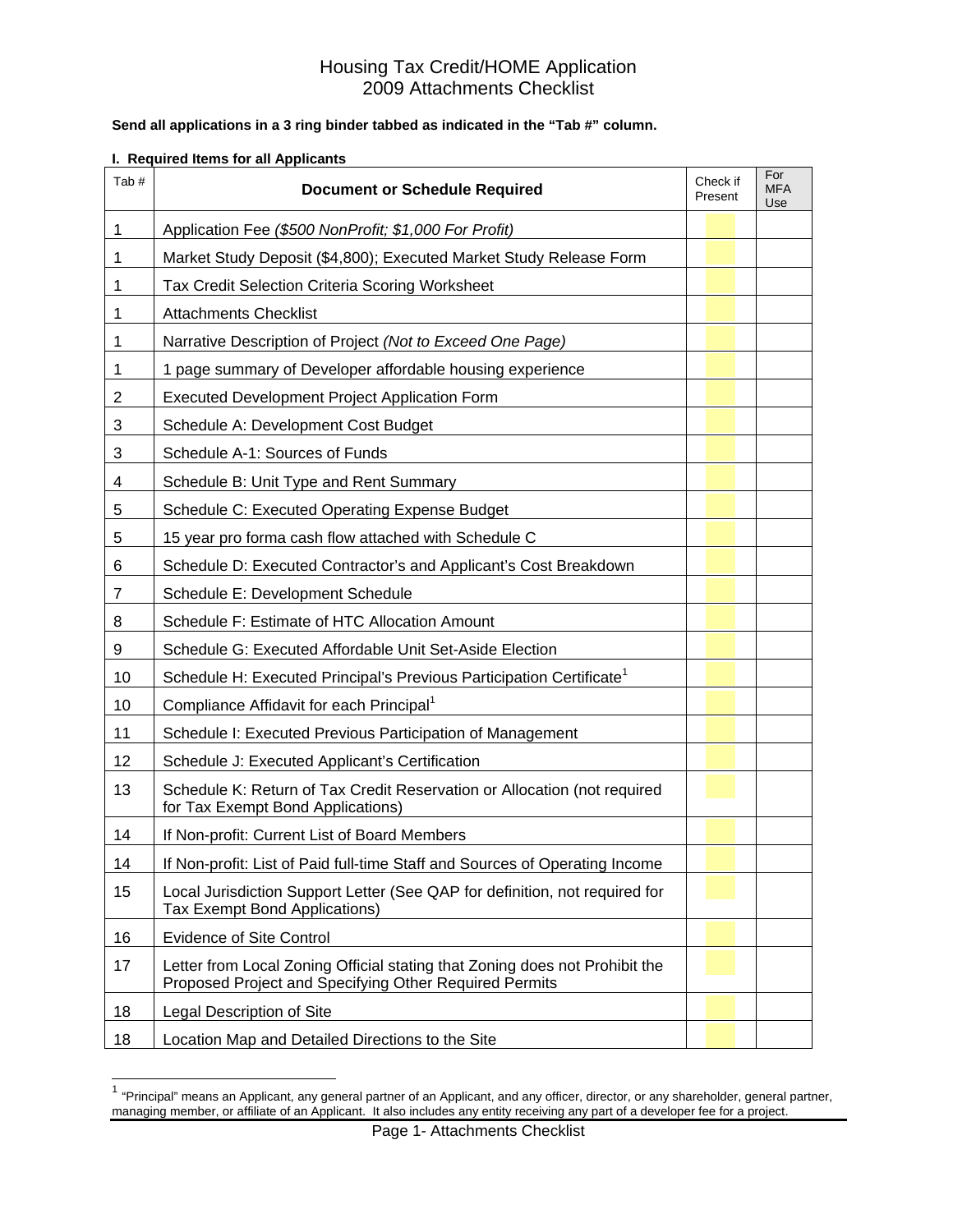| Tab# | <b>Document or Schedule Required</b>                           | Check if<br>Present | For<br><b>MFA</b><br>Use |
|------|----------------------------------------------------------------|---------------------|--------------------------|
| 18   | Preliminary Site Plan and Landscaping Plan                     |                     |                          |
| 18   | <b>Preliminary Outline Specification</b>                       |                     |                          |
| 19   | <b>Typical Unit Floor Plans</b>                                |                     |                          |
| 19   | <b>Building Elevations</b>                                     |                     |                          |
| 20   | General Partner Resume <sup>2</sup>                            |                     |                          |
| 20   | Contractor Resume <sup>2</sup>                                 |                     |                          |
| 20   | Management Agent Resume <sup>2</sup>                           |                     |                          |
| 20   | Architect Resume <sup>2</sup>                                  |                     |                          |
| 20   | Consultant Resume <sup>2</sup>                                 |                     |                          |
| 21   | Documentation of Utility Calculation and Source of Information |                     |                          |
| 22   | Financing Commitment Letters (if available)                    |                     |                          |

### **II. Optional Requirements for Scoring Purposes (Applicants seeking points for the Project Selection Criteria cited below must submit the additional materials noted.)**

| Tab#                                                                                              | <b>Document or Schedule Required</b>                                                                                                                                                     | Check if<br>Present | For<br><b>MFA</b><br>Use |  |
|---------------------------------------------------------------------------------------------------|------------------------------------------------------------------------------------------------------------------------------------------------------------------------------------------|---------------------|--------------------------|--|
| Criterion 1) Local Non-profit or Local, State, or Tribal Government Instrumentality Participation |                                                                                                                                                                                          |                     |                          |  |
|                                                                                                   | <b>Local Non-profit</b>                                                                                                                                                                  |                     |                          |  |
| 23                                                                                                | Articles of Incorporation or organizational documents verifying governmental<br>status                                                                                                   |                     |                          |  |
| 23                                                                                                | IRS Designation Letter Verifying 501(c)(3) or (4) Status Exempt from Tax<br>under Code Section 501(a)                                                                                    |                     |                          |  |
| 23                                                                                                | Certification that Nonprofit is not Affiliated With or Controlled by a for-profit<br>Entity                                                                                              |                     |                          |  |
| 23                                                                                                | Evidence of an Exempt Purpose to Foster Low Income Housing                                                                                                                               |                     |                          |  |
| 23                                                                                                | Current Organizational Budget and Variance Report (dated within 3 months<br>of application)                                                                                              |                     |                          |  |
| 23                                                                                                | Current Financial Reports – including income statement and balance sheet<br>(dated within 3 months of application)                                                                       |                     |                          |  |
| 23                                                                                                | Current List of Board Members indicating their home addresses (if member<br>holds a PO Box then provide a signed affidavit referencing the member's<br>physical residential location)    |                     |                          |  |
| 23                                                                                                | If 501 (c)3; Confirmation of filing with the Attorney General's office providing<br>proof that it is in compliance with the Charitable Solicitations Act NMSA 1978<br>§ 57-22-1, et.seq. |                     |                          |  |
| 23                                                                                                | Certification that Non-profit, Tribal or Government Instrumentality does or will<br>own no less than 51% of the General Partner interest.                                                |                     |                          |  |

 $^2$  All resumes must include name of firm, name of contact person, office address, telephone number, and professional affiliations. Contractor's resume may be submitted after the application deadline but no later than November 15<sup>th</sup> (Carryover Allocation submittal deadline).

l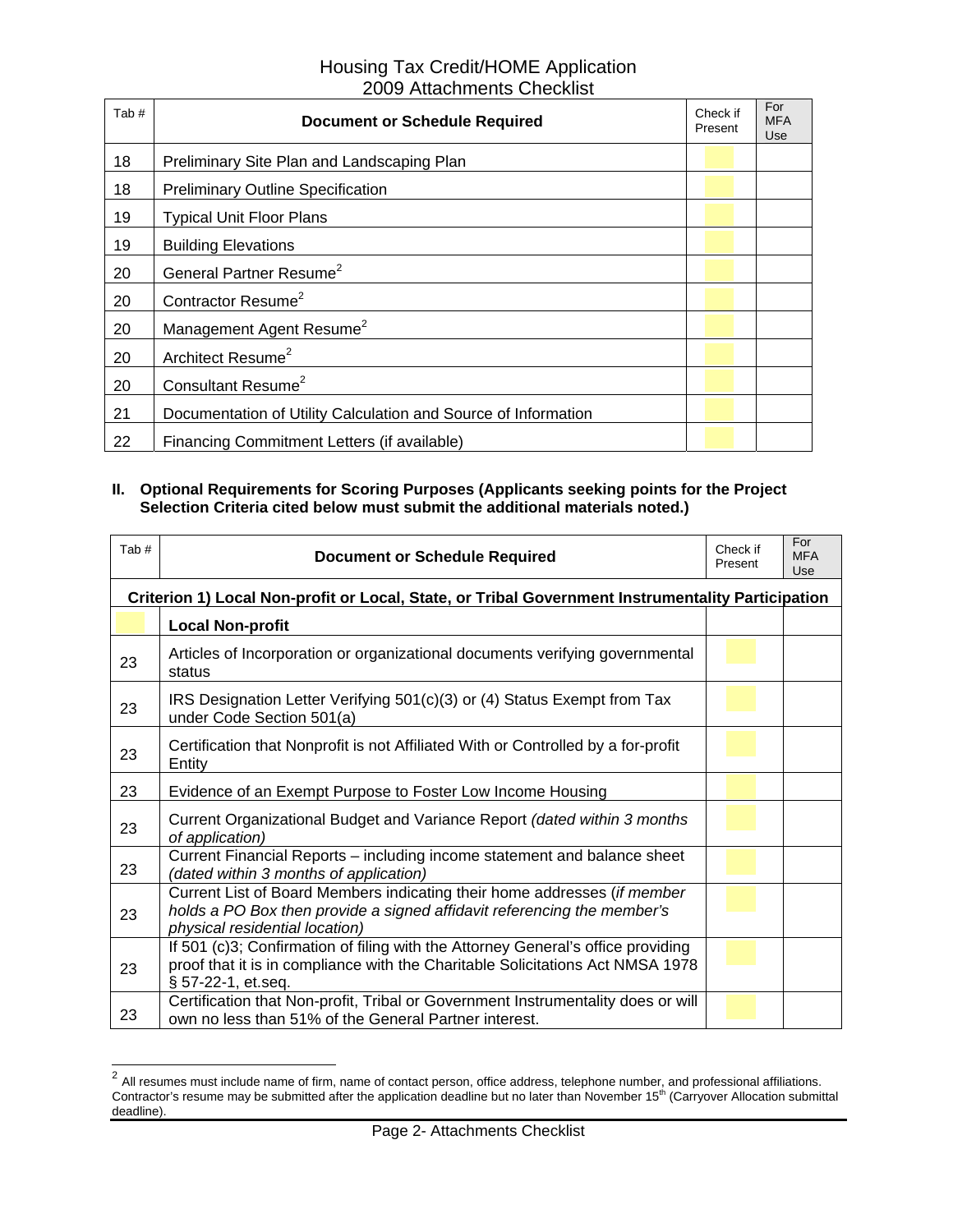| Tab#                                                                                                                                     | <b>Document or Schedule Required</b>                                                                                                                                                                                                                          | Check if<br>Present | For<br><b>MFA</b><br>Use |  |
|------------------------------------------------------------------------------------------------------------------------------------------|---------------------------------------------------------------------------------------------------------------------------------------------------------------------------------------------------------------------------------------------------------------|---------------------|--------------------------|--|
| 23                                                                                                                                       | Evidence of the fee split arrangement among the entities receiving a portion<br>of the Developer Fee (applicable when more than one entity is receiving a<br>portion of the Developer Fee).                                                                   |                     |                          |  |
| 23                                                                                                                                       | Provide evidence that a representative such as a board member, officer,<br>director, or staff member of the non-profit entity has attended the MFA QAP<br>training and/or another MFA approved tax credit training within six months<br>prior to application. |                     |                          |  |
|                                                                                                                                          | Local, State, Tribal Government Instrumentality                                                                                                                                                                                                               |                     |                          |  |
| 23                                                                                                                                       | Articles of Incorporation or organizational documents verifying governmental<br>status                                                                                                                                                                        |                     |                          |  |
| 23                                                                                                                                       | Certification that Non-profit, Tribal or Government Instrumentality does or will<br>own no less than 51% of the General Partner interest.                                                                                                                     |                     |                          |  |
| 23                                                                                                                                       | Evidence of the fee split arrangement among the entities receiving a portion<br>of the Developer Fee (applicable when more than one entity is receiving a<br>portion of the Developer Fee).                                                                   |                     |                          |  |
| 23                                                                                                                                       | Provide evidence that a representative such as a board member, officer,<br>director, or staff member of the non-profit entity has attended the MFA QAP<br>training and/or another MFA approved tax credit training within six months<br>prior to application. |                     |                          |  |
|                                                                                                                                          | <b>Criterion 2) Design Competition Participation</b>                                                                                                                                                                                                          |                     |                          |  |
| Submit drawings meeting MFA requirements shown in 2009 HTC Design Competition Summary (Bond<br>Projects are not eligible for the points) |                                                                                                                                                                                                                                                               |                     |                          |  |
| 24                                                                                                                                       | Narrative                                                                                                                                                                                                                                                     |                     |                          |  |
| 24                                                                                                                                       | Site Plan, Landscaping Plan, and Floor Plan                                                                                                                                                                                                                   |                     |                          |  |
| 24                                                                                                                                       | <b>Outline Specification</b>                                                                                                                                                                                                                                  |                     |                          |  |
| 24                                                                                                                                       | Zone Atlas Map, if available                                                                                                                                                                                                                                  |                     |                          |  |
| 24                                                                                                                                       | For New Construction Include Elevations                                                                                                                                                                                                                       |                     |                          |  |
| 24                                                                                                                                       | Photographs of site and surrounding properties.                                                                                                                                                                                                               |                     |                          |  |
|                                                                                                                                          | <b>Criterion 3) Projects that Benefit the Environment</b>                                                                                                                                                                                                     |                     |                          |  |
|                                                                                                                                          | <b>Option A: LEED Certification</b>                                                                                                                                                                                                                           |                     |                          |  |
| 25                                                                                                                                       | One page narrative of project's compliance with LEED standards and<br>incorporated sustainable elements                                                                                                                                                       |                     |                          |  |
| 25                                                                                                                                       | Name and contact information of the LEED Accredited Professional on<br>development team                                                                                                                                                                       |                     |                          |  |
| 25                                                                                                                                       | Evidence development costs incorporate LEED standards                                                                                                                                                                                                         |                     |                          |  |
| 25                                                                                                                                       | Completed LEED project checklist                                                                                                                                                                                                                              |                     |                          |  |
| 25                                                                                                                                       | <b>Architect Certification</b>                                                                                                                                                                                                                                |                     |                          |  |
|                                                                                                                                          | <b>Option B: Compliance with Enterprise Green Communities Green</b><br><b>Criteria</b>                                                                                                                                                                        |                     |                          |  |
| 25                                                                                                                                       | One page narrative of project's compliance with Enterprise Green<br>Communities Green Criteria and incorporated sustainable elements                                                                                                                          |                     |                          |  |
| 25                                                                                                                                       | Schedule A-1 with all Enterprise Green Communities committed funds                                                                                                                                                                                            |                     |                          |  |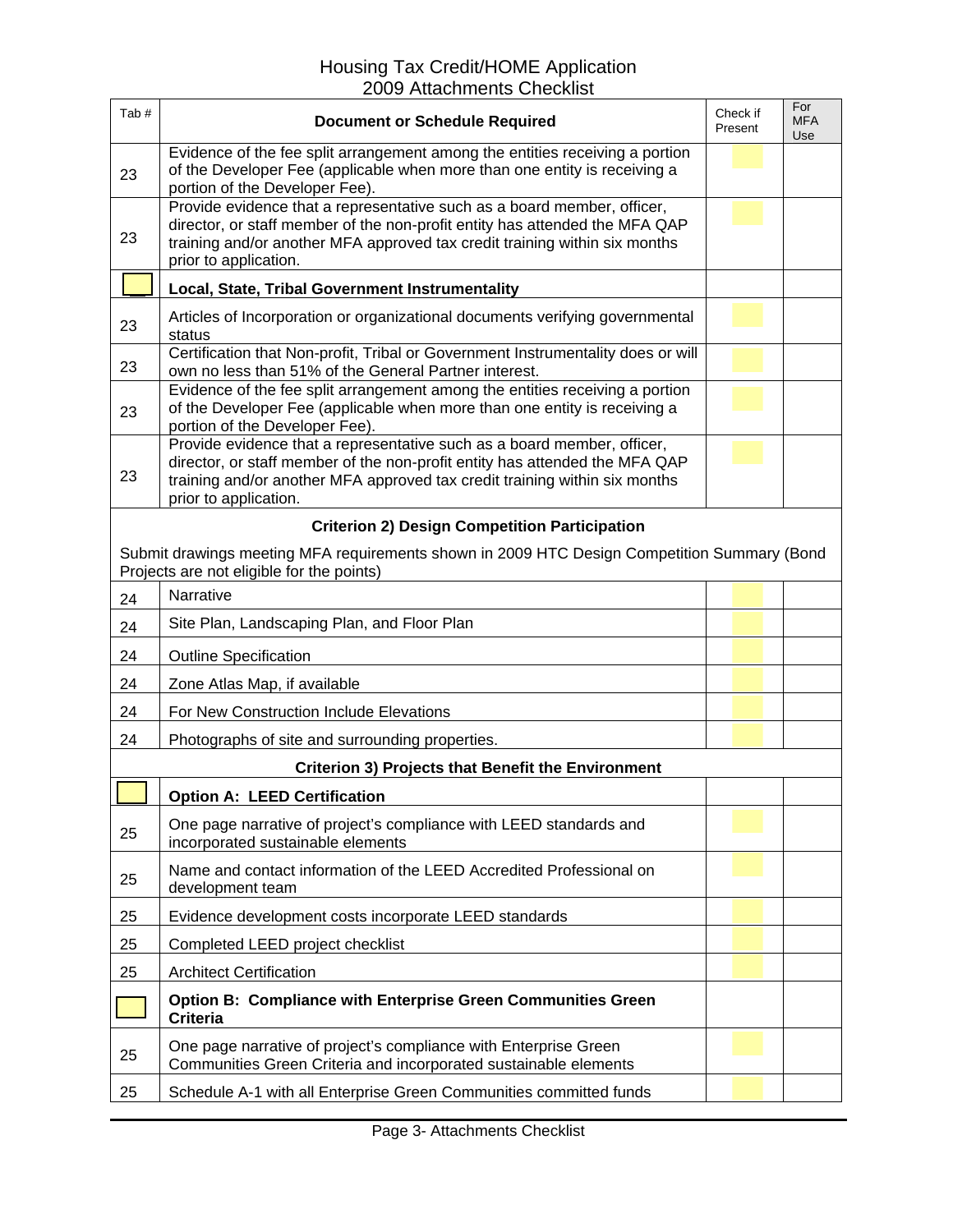| Tab#                                                              | <b>Document or Schedule Required</b>                                                                                                                                                                                                                                                                                      | Check if<br>Present | For<br><b>MFA</b><br>Use |
|-------------------------------------------------------------------|---------------------------------------------------------------------------------------------------------------------------------------------------------------------------------------------------------------------------------------------------------------------------------------------------------------------------|---------------------|--------------------------|
| 25                                                                | <b>Architect Certification</b>                                                                                                                                                                                                                                                                                            |                     |                          |
|                                                                   | <b>Option C: Compliance with MFA guidelines</b>                                                                                                                                                                                                                                                                           |                     |                          |
| 25                                                                | Narrative description of the incorporated green building elements.                                                                                                                                                                                                                                                        |                     |                          |
| 25                                                                | Completed Green Building Criteria Checklist.                                                                                                                                                                                                                                                                              |                     |                          |
| 25                                                                | Supporting documentation. Submit all applicable documentation and/or<br>certification defined in the Green Building Criteria Items described in the<br>Narrative and the Green Building Checklist should be evident in the<br>preliminary plans and outline specifications; additional documentation may<br>be necessary. |                     |                          |
|                                                                   | <b>Criterion 5) Conversion Plus Acquisition/Rehabilitation</b>                                                                                                                                                                                                                                                            |                     |                          |
| 26                                                                | Copy of recent title binder or title search showing property to be free of rent<br>restrictions                                                                                                                                                                                                                           |                     |                          |
|                                                                   | <b>Criterion 6) Preservation of Affordable Housing</b>                                                                                                                                                                                                                                                                    |                     |                          |
| 27                                                                | Rent roll showing total project rent and relationship to HTC ceiling rents or<br>evidence that use restrictions will expire before 12/31/13 or documentation<br>that existing loan is eligible for prepayment and use restriction can be<br>terminated.                                                                   |                     |                          |
|                                                                   | <b>Criterion 11) Special Needs Projects</b>                                                                                                                                                                                                                                                                               |                     |                          |
| 28                                                                | Set-Aside unit commitment - check 5% or 25% of units                                                                                                                                                                                                                                                                      |                     |                          |
| 28                                                                | Signed Agreement with Local Lead Agency (LLA)                                                                                                                                                                                                                                                                             |                     |                          |
|                                                                   | <b>Criterion 12) Projects Set Aside for Senior Households</b>                                                                                                                                                                                                                                                             |                     |                          |
| 29                                                                | Scoring detail for Senior Households                                                                                                                                                                                                                                                                                      |                     |                          |
| 29                                                                | Social services plan description, detailing the specific services provided                                                                                                                                                                                                                                                |                     |                          |
| 29                                                                | Service Provider(s) resume                                                                                                                                                                                                                                                                                                |                     |                          |
| 29                                                                | Signed commitment by each service provider                                                                                                                                                                                                                                                                                |                     |                          |
| 29                                                                | <b>Budget for Service Plan</b>                                                                                                                                                                                                                                                                                            |                     |                          |
| 29                                                                | Source of payments for plan services                                                                                                                                                                                                                                                                                      |                     |                          |
|                                                                   | Criteria 13) Households with Children                                                                                                                                                                                                                                                                                     |                     |                          |
| 30                                                                | Scoring detail for Households with Children                                                                                                                                                                                                                                                                               |                     |                          |
| 30                                                                | Social services plan description, detailing the specific services provided                                                                                                                                                                                                                                                |                     |                          |
| 30                                                                | Service Provider(s) resume                                                                                                                                                                                                                                                                                                |                     |                          |
| 30                                                                | Signed commitment by each service provider                                                                                                                                                                                                                                                                                |                     |                          |
| 30                                                                | <b>Budget for Service Plan</b>                                                                                                                                                                                                                                                                                            |                     |                          |
| 30                                                                | Source of payments for plan services                                                                                                                                                                                                                                                                                      |                     |                          |
| 30                                                                | Description of design elements that meet needs of individuals with children.                                                                                                                                                                                                                                              |                     |                          |
| <b>Criterion 16) Projects Receiving 10% Matching Contribution</b> |                                                                                                                                                                                                                                                                                                                           |                     |                          |
| 31                                                                | Copy of Resolution by state, local or Tribal government entity                                                                                                                                                                                                                                                            |                     |                          |